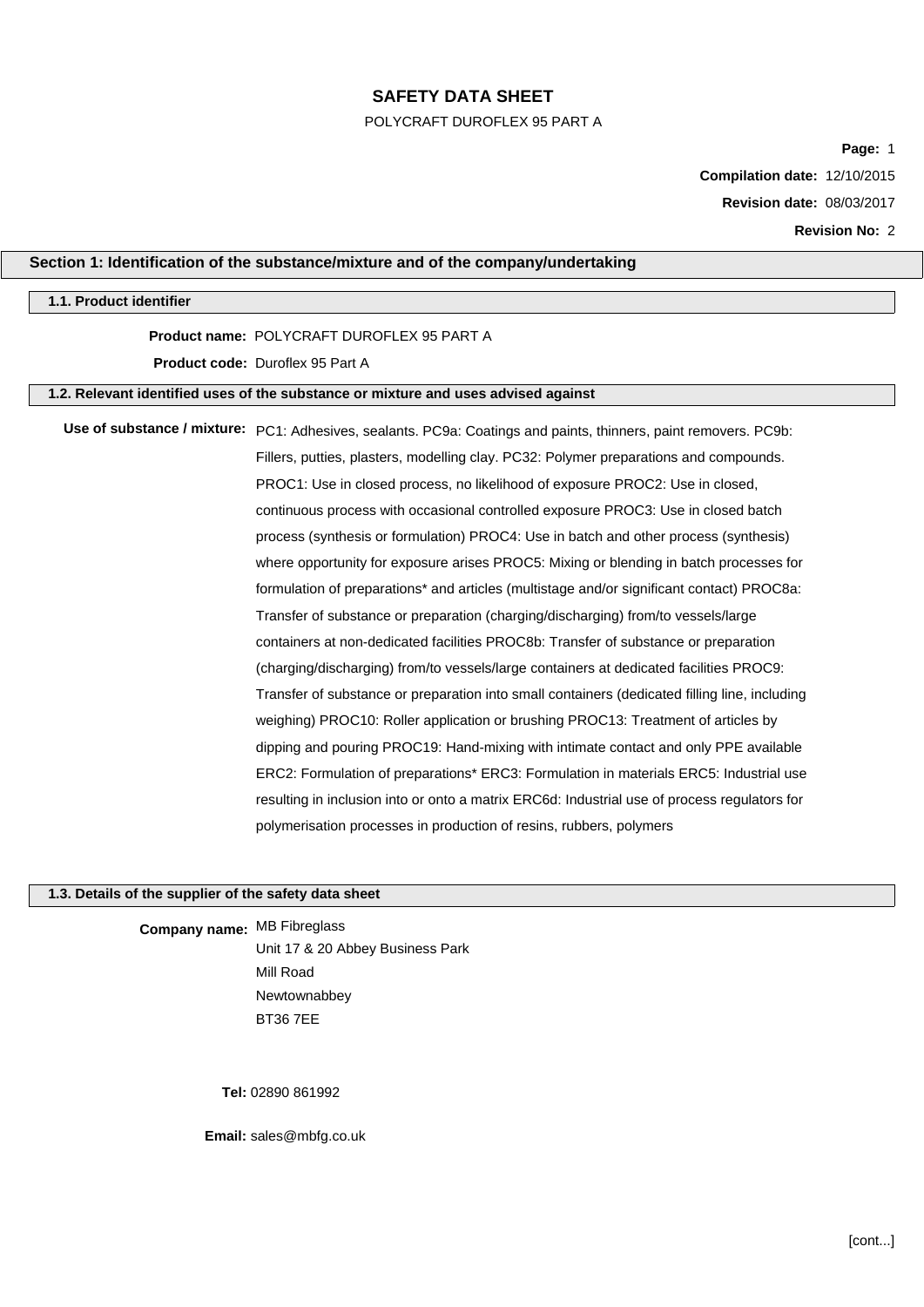#### POLYCRAFT DUROFLEX 95 PART A

**Page:** 2

## **1.4. Emergency telephone number**

## **Emergency tel:** 02890 861992

(office hours only)

### **Section 2: Hazards identification**

## **2.1. Classification of the substance or mixture**

**Classification under CLP:** Acute Tox. 4: H302; Aquatic Chronic 2: H411; Skin Sens. 1: H317

**Most important adverse effects:** Harmful if swallowed. May cause an allergic skin reaction. Toxic to aquatic life with long

lasting effects.

### **2.2. Label elements**

| Label elements:              |                                                                                    |
|------------------------------|------------------------------------------------------------------------------------|
|                              | Hazard statements: H302: Harmful if swallowed.                                     |
|                              | H317: May cause an allergic skin reaction.                                         |
|                              | H411: Toxic to aquatic life with long lasting effects.                             |
|                              | Hazard pictograms: GHS07: Exclamation mark                                         |
|                              | GHS09: Environmental                                                               |
|                              |                                                                                    |
| <b>Signal words: Warning</b> |                                                                                    |
|                              | Precautionary statements: P261: Avoid breathing dust/fumes/gas/mist/vapours/spray. |
|                              | P280: Wear protective gloves/protective clothing/eye protection/face protection.   |
|                              | P301+312: IF SWALLOWED: Call a doctor if you feel unwell.                          |
|                              | P302+352: IF ON SKIN: Wash with plenty of water/.                                  |
|                              | P321: Specific treatment (see instructions on this label).                         |
|                              | P330: Rinse mouth.                                                                 |
| 2.3. Other hazards           |                                                                                    |

## **PBT:** This product is not identified as a PBT/vPvB substance.

## **Section 3: Composition/information on ingredients**

**3.2. Mixtures**

### **Hazardous ingredients:**

## 6-METHYL-2,4-BIS(METHYLTHIO)PHENYLENE-1,3-DIAMINE - REACH registered number(s): 01-0000015292-76

| EINECS | CAS | 'WEL<br>־סם<br>້ | $\cdots$<br>$\sim$<br>Classification<br>◡∟ | Percent |
|--------|-----|------------------|--------------------------------------------|---------|
|        |     |                  |                                            |         |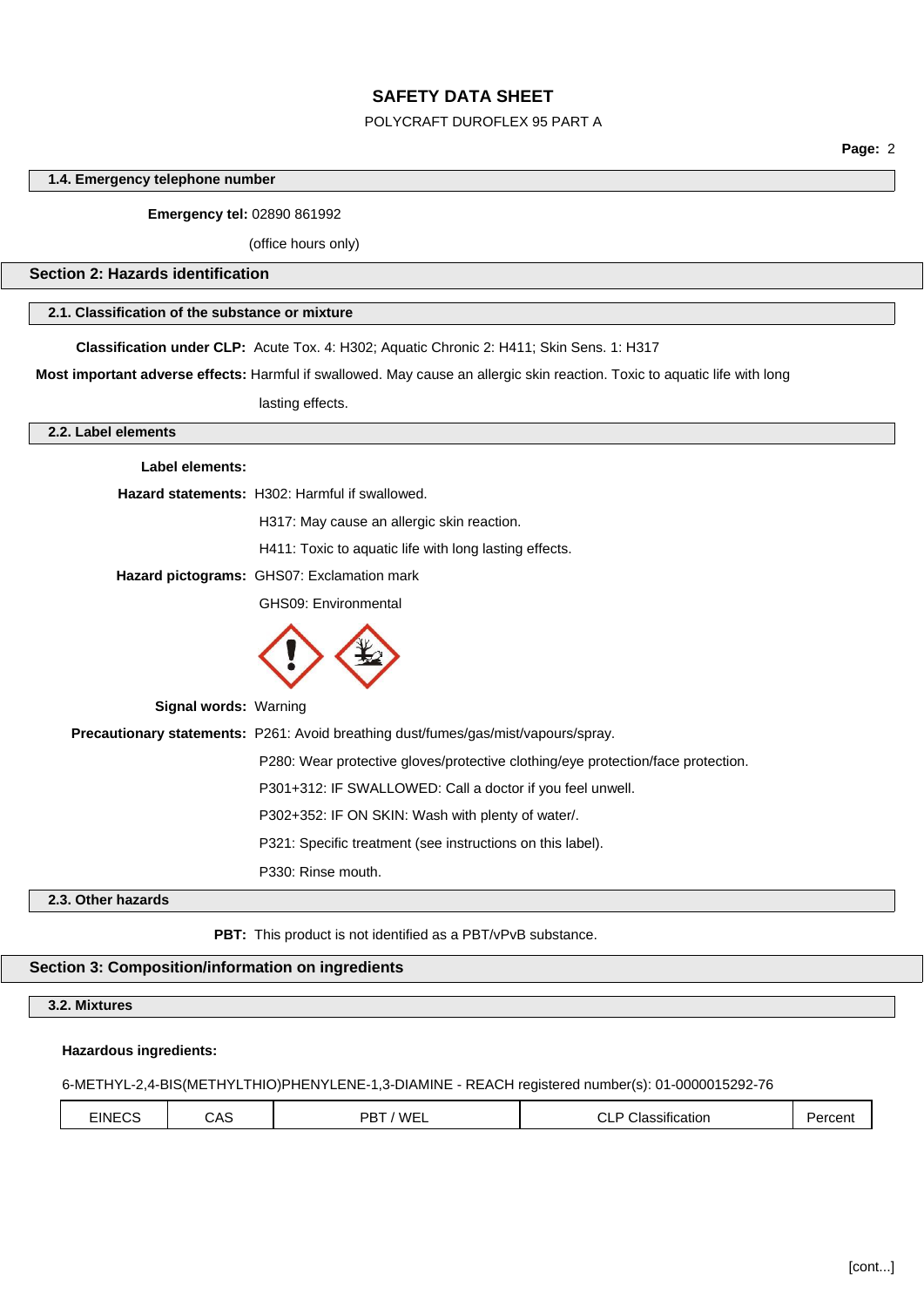# POLYCRAFT DUROFLEX 95 PART A

|                                          | 403-240-8                                                                                                                                                              | 106264-79-3 |                                                                                 | Acute Tox. 4: H302; Skin Sens. 1:<br>H317; Aquatic Chronic 1: H410;<br>Aquatic Acute 1: H400                   | 1-25% |
|------------------------------------------|------------------------------------------------------------------------------------------------------------------------------------------------------------------------|-------------|---------------------------------------------------------------------------------|----------------------------------------------------------------------------------------------------------------|-------|
|                                          | <b>Section 4: First aid measures</b>                                                                                                                                   |             |                                                                                 |                                                                                                                |       |
|                                          | 4.1. Description of first aid measures                                                                                                                                 |             |                                                                                 |                                                                                                                |       |
|                                          |                                                                                                                                                                        |             | Skin contact: Wash immediately with plenty of soap and water.                   |                                                                                                                |       |
|                                          |                                                                                                                                                                        |             | Eye contact: Bathe the eye with running water for 15 minutes.                   |                                                                                                                |       |
|                                          |                                                                                                                                                                        |             |                                                                                 | Ingestion: Wash out mouth with water. Do not induce vomiting. If conscious, give half a litre of water         |       |
|                                          |                                                                                                                                                                        |             | to drink immediately. Transfer to hospital as soon as possible.                 |                                                                                                                |       |
|                                          |                                                                                                                                                                        |             |                                                                                 | Inhalation: Remove casualty from exposure ensuring one's own safety whilst doing so. Consult a                 |       |
|                                          |                                                                                                                                                                        |             | doctor.                                                                         |                                                                                                                |       |
|                                          |                                                                                                                                                                        |             | 4.2. Most important symptoms and effects, both acute and delayed                |                                                                                                                |       |
|                                          |                                                                                                                                                                        |             |                                                                                 |                                                                                                                |       |
|                                          | Skin contact: There may be mild irritation at the site of contact.                                                                                                     |             |                                                                                 |                                                                                                                |       |
|                                          | Eye contact: There may be irritation and redness.                                                                                                                      |             |                                                                                 |                                                                                                                |       |
|                                          | Ingestion: There may be soreness and redness of the mouth and throat. There may be difficulty<br>swallowing. Nausea and stomach pain may occur. There may be vomiting. |             |                                                                                 |                                                                                                                |       |
|                                          |                                                                                                                                                                        |             |                                                                                 |                                                                                                                |       |
|                                          |                                                                                                                                                                        |             |                                                                                 | Inhalation: Absorption through the lungs can occur causing symptoms similar to those of ingestion.             |       |
|                                          | Immediate effects can be expected after short-term exposure.<br>Delayed / immediate effects:                                                                           |             |                                                                                 |                                                                                                                |       |
|                                          |                                                                                                                                                                        |             | 4.3. Indication of any immediate medical attention and special treatment needed |                                                                                                                |       |
|                                          | Immediate / special treatment: Not applicable.                                                                                                                         |             |                                                                                 |                                                                                                                |       |
| <b>Section 5: Fire-fighting measures</b> |                                                                                                                                                                        |             |                                                                                 |                                                                                                                |       |
|                                          | 5.1. Extinguishing media                                                                                                                                               |             |                                                                                 |                                                                                                                |       |
|                                          |                                                                                                                                                                        |             |                                                                                 | Extinguishing media: Suitable extinguishing media for the surrounding fire should be used. Use water spray     |       |
|                                          | to cool containers.                                                                                                                                                    |             |                                                                                 |                                                                                                                |       |
|                                          |                                                                                                                                                                        |             | 5.2. Special hazards arising from the substance or mixture                      |                                                                                                                |       |
|                                          |                                                                                                                                                                        |             |                                                                                 |                                                                                                                |       |
|                                          |                                                                                                                                                                        |             | Exposure hazards: In combustion emits toxic fumes.                              |                                                                                                                |       |
|                                          | 5.3. Advice for fire-fighters                                                                                                                                          |             |                                                                                 |                                                                                                                |       |
|                                          |                                                                                                                                                                        |             |                                                                                 | Advice for fire-fighters: Wear self-contained breathing apparatus. Wear protective clothing to prevent contact |       |

with skin and eyes.

# **Section 6: Accidental release measures**

# **6.1. Personal precautions, protective equipment and emergency procedures**

**Personal precautions:** Refer to section 8 of SDS for personal protection details. Mark out the contaminated area

with signs and prevent access to unauthorised personnel. Turn leaking containers leak-

side up to prevent the escape of liquid.

**Page:** 3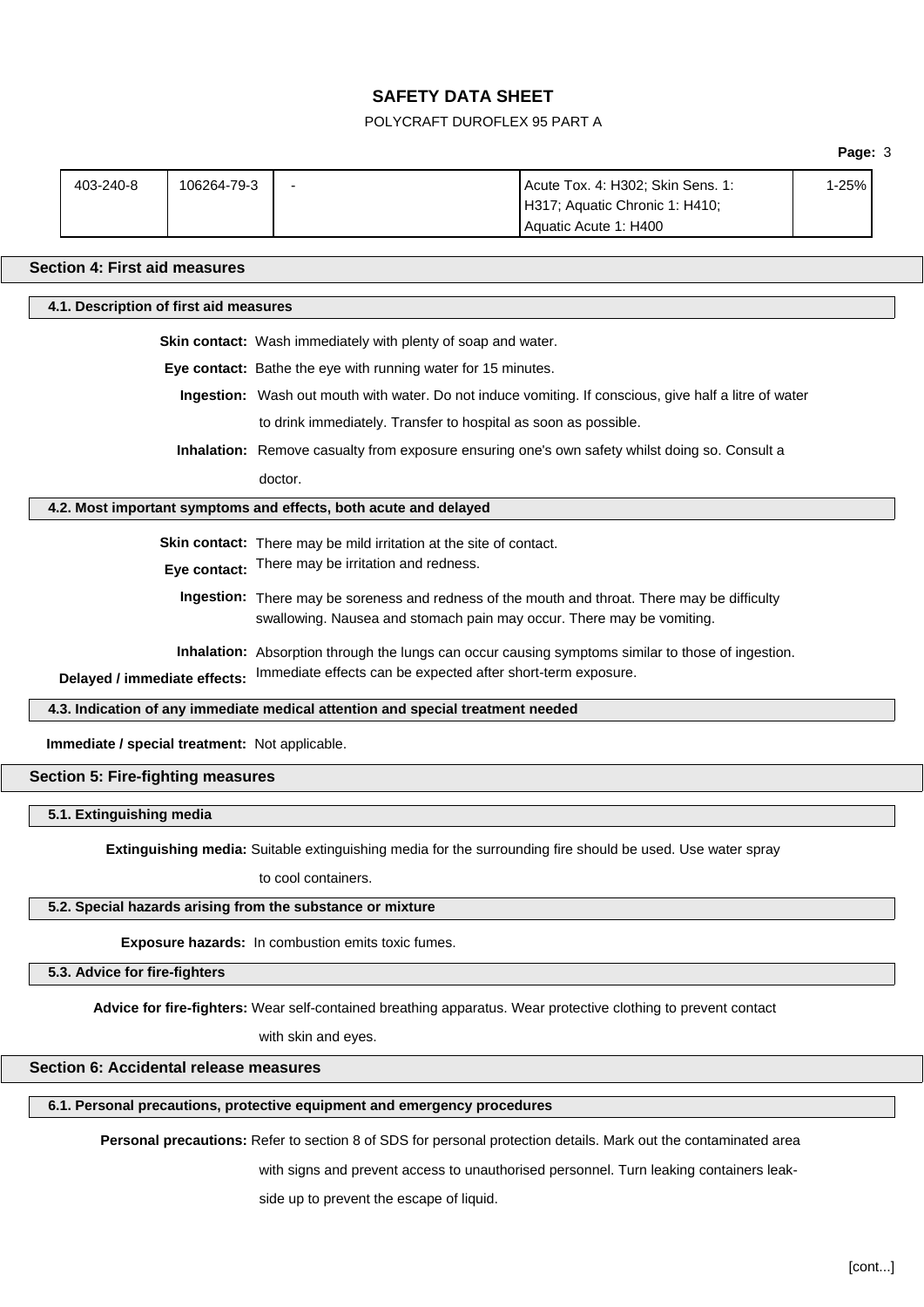#### POLYCRAFT DUROFLEX 95 PART A

#### **6.2. Environmental precautions**

**Environmental precautions:** Do not discharge into drains or rivers. Contain the spillage using bunding.

#### **6.3. Methods and material for containment and cleaning up**

**Clean-up procedures:** Absorb into dry earth or sand. Transfer to a closable, labelled salvage container for

disposal by an appropriate method.

#### **6.4. Reference to other sections**

**Reference to other sections:** Refer to section 8 of SDS.

#### **Section 7: Handling and storage**

#### **7.1. Precautions for safe handling**

**Handling requirements:** Avoid the formation or spread of mists in the air. Avoid direct contact with the substance.

#### **7.2. Conditions for safe storage, including any incompatibilities**

**Storage conditions:** Store in a cool, well ventilated area. Keep container tightly closed.

**Suitable packaging:** Must only be kept in original packaging.

## **7.3. Specific end use(s)**

**Specific end use(s):** No data available.

### **Section 8: Exposure controls/personal protection**

**8.1. Control parameters**

**Workplace exposure limits:** No data available.

#### **DNEL/PNEC Values**

**DNEL / PNEC** No data available.

**8.2. Exposure controls**

**Engineering measures:** Ensure there is sufficient ventilation of the area.

**Respiratory protection:** Respiratory protection not required.

**Hand protection:** Protective gloves.

**Eye protection:** Safety glasses. Ensure eye bath is to hand.

**Skin protection:** Protective clothing.

**Environmental:** Ensure all engineering measures mentioned in section 7 of SDS are in place.

### **Section 9: Physical and chemical properties**

# **9.1. Information on basic physical and chemical properties**

**State:** Liquid

**Colour:** Yellow-orange

**Odour:** Characteristic odour

**Viscosity:** 850 mPas (25°C)

**Relative density:** 1.02 - 1.07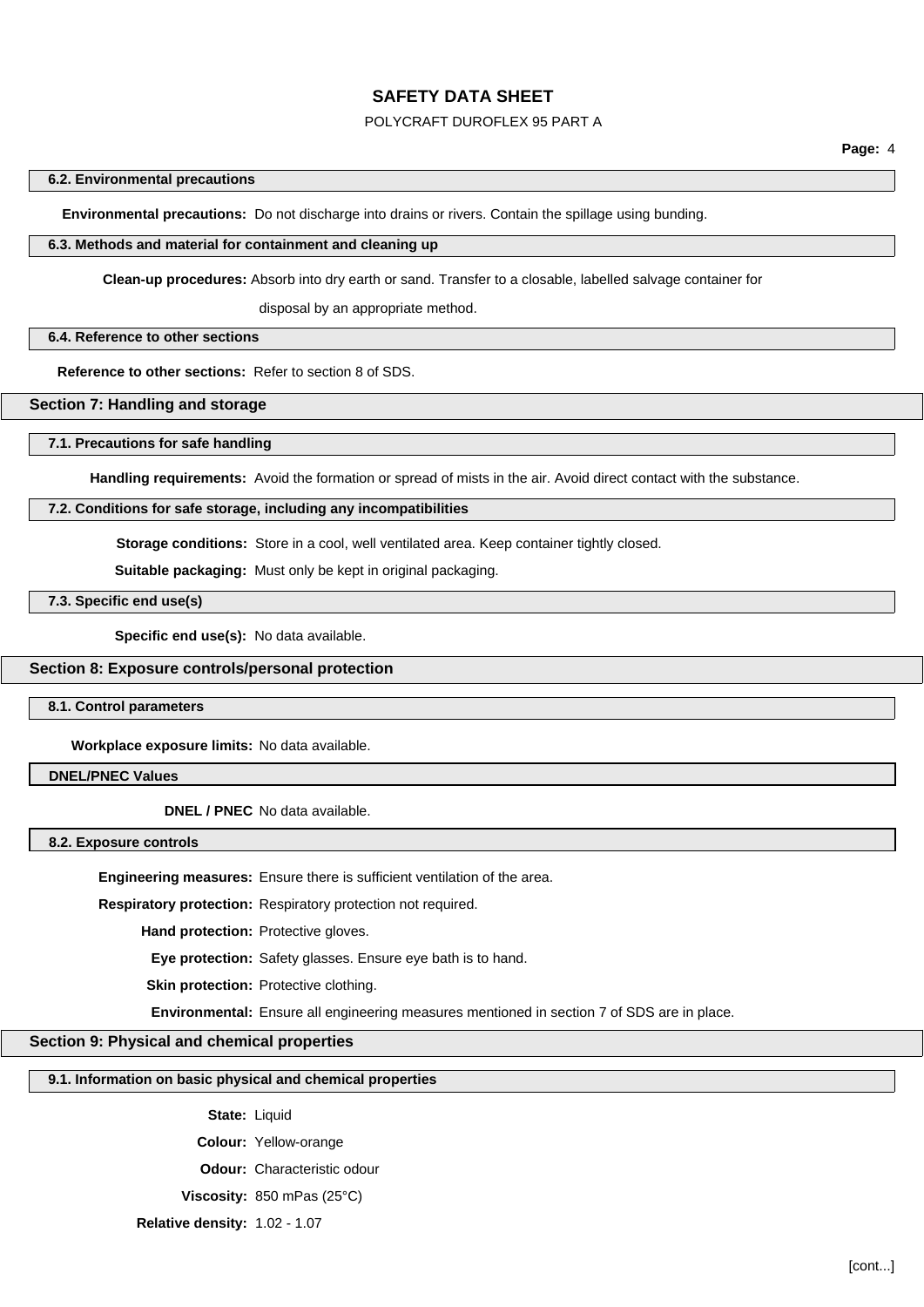### POLYCRAFT DUROFLEX 95 PART A

**Page:** 5

#### **9.2. Other information**

**Other information:** No data available.

## **Section 10: Stability and reactivity**

**10.1. Reactivity**

**Reactivity:** Stable under recommended transport or storage conditions.

**10.2. Chemical stability**

**Chemical stability:** Stable under normal conditions.

**10.3. Possibility of hazardous reactions**

**Hazardous reactions:** Hazardous reactions will not occur under normal transport or storage conditions.

Decomposition may occur on exposure to conditions or materials listed below.

# **10.4. Conditions to avoid**

**Conditions to avoid:** Heat.

**10.5. Incompatible materials**

**Materials to avoid:** Strong oxidising agents. Strong acids.

**10.6. Hazardous decomposition products**

**Haz. decomp. products:** In combustion emits toxic fumes.

### **Section 11: Toxicological information**

**11.1. Information on toxicological effects**

#### **Hazardous ingredients: 6-METHYL-2,4-**

#### **BIS(METHYLTHIO)PHENYLENE-1,3-DIAMINE**

| <b>DERMAL</b> | RBT        | LD50 | -2000 | mg/kg |
|---------------|------------|------|-------|-------|
| <b>ORAL</b>   | <b>RAT</b> | LD50 | 1515  | mg/kg |

#### **Relevant hazards for product:**

| Hazard                         | Route      | <b>Basis</b>          |
|--------------------------------|------------|-----------------------|
| Acute toxicity (ac. tox. 4)    | ING        | Hazardous: calculated |
| Respiratory/skin sensitisation | <b>DRM</b> | Hazardous: calculated |

#### **Symptoms / routes of exposure**

**Skin contact:** There may be mild irritation at the site of contact.

**Eye contact:** There may be irritation and redness.

**Ingestion:** There may be soreness and redness of the mouth and throat. There may be difficulty

swallowing. Nausea and stomach pain may occur. There may be vomiting.

**Inhalation:** Absorption through the lungs can occur causing symptoms similar to those of ingestion.

**Delayed / immediate effects:** Immediate effects can be expected after short-term exposure.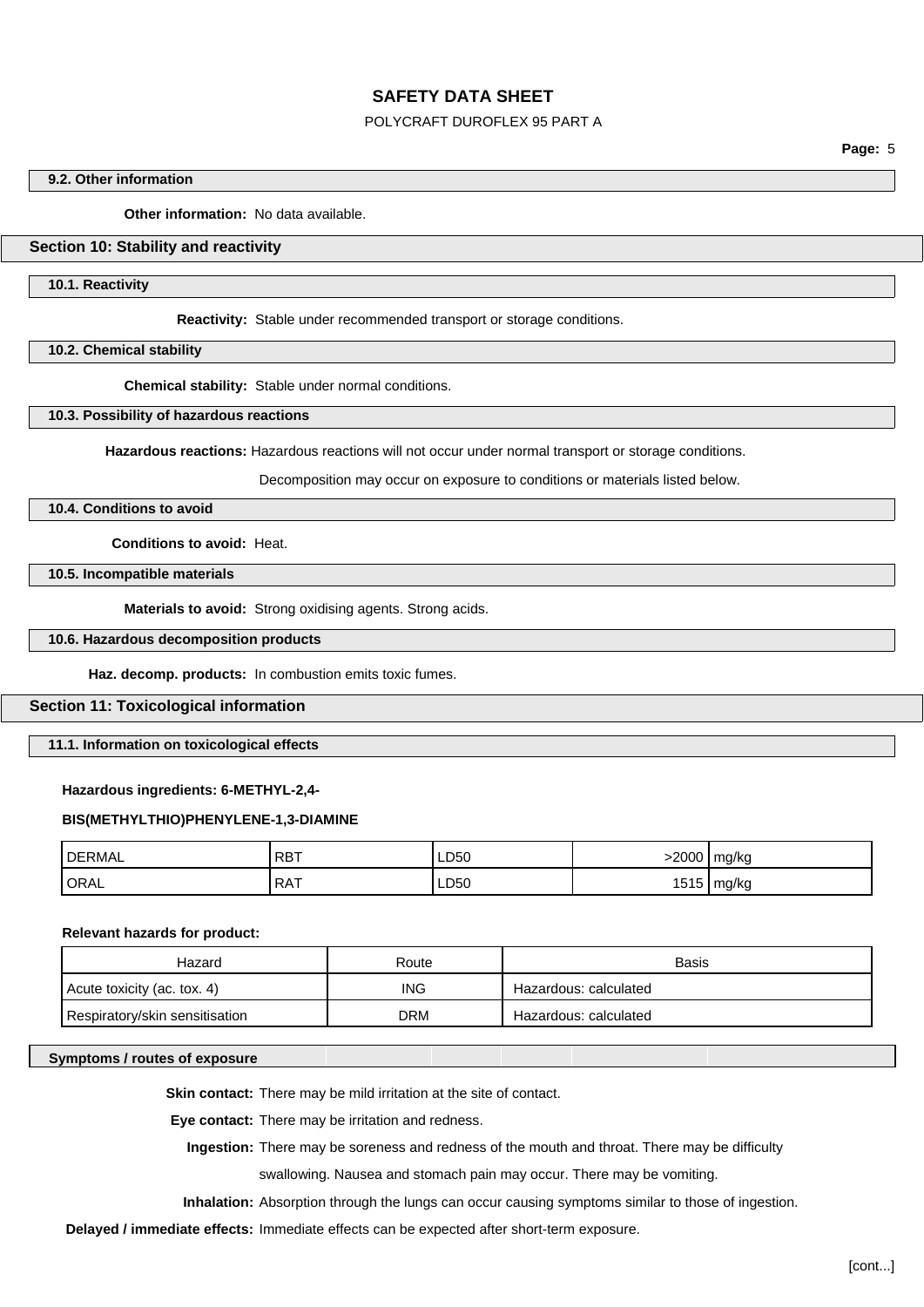## POLYCRAFT DUROFLEX 95 PART A

**Page:** 6

## **Section 12: Ecological information**

#### **12.1. Toxicity**

#### **Hazardous ingredients: 6-METHYL-2,4-**

#### **BIS(METHYLTHIO)PHENYLENE-1,3-DIAMINE**

| <b>DAPHNIA</b>                         | 48H EC50 |     | $0.9 \mid$ mg/l |
|----------------------------------------|----------|-----|-----------------|
| GREEN ALGA (Selenastrum capricornutum) | 72H EC50 |     | $7.6 \mid$ mg/l |
| RAINBOW TROUT (Oncorhynchus mykiss)    | 96H LC50 | 7.3 | `   mg/l        |

**12.2. Persistence and degradability**

**Persistence and degradability:** Biodegradable.

**12.3. Bioaccumulative potential**

**Bioaccumulative potential:** No bioaccumulation potential.

**12.4. Mobility in soil**

**Mobility:** Readily absorbed into soil.

# **12.5. Results of PBT and vPvB assessment**

**PBT identification:** This product is not identified as a PBT/vPvB substance.

## **12.6. Other adverse effects**

**Other adverse effects:** Negligible ecotoxicity.

**Section 13: Disposal considerations**

**13.1. Waste treatment methods**

**Disposal operations:** Transfer to a suitable container and arrange for collection by specialised disposal

company.

**Disposal of packaging:** Arrange for collection by specialised disposal company.

**NB:** The user's attention is drawn to the possible existence of regional or national

regulations regarding disposal.

## **Section 14: Transport information**

**14.1. UN number**

**UN number:** UN3082

**14.2. UN proper shipping name**

**Shipping name:** ENVIRONMENTALLY HAZARDOUS SUBSTANCE, LIQUID, N.O.S. (Contains:

6-METHYL-2,4-BIS(METHYLTHIO)PHENYLENE-1,3-DIAMINE)

#### **14.3. Transport hazard class(es)**

**Transport class:** 9